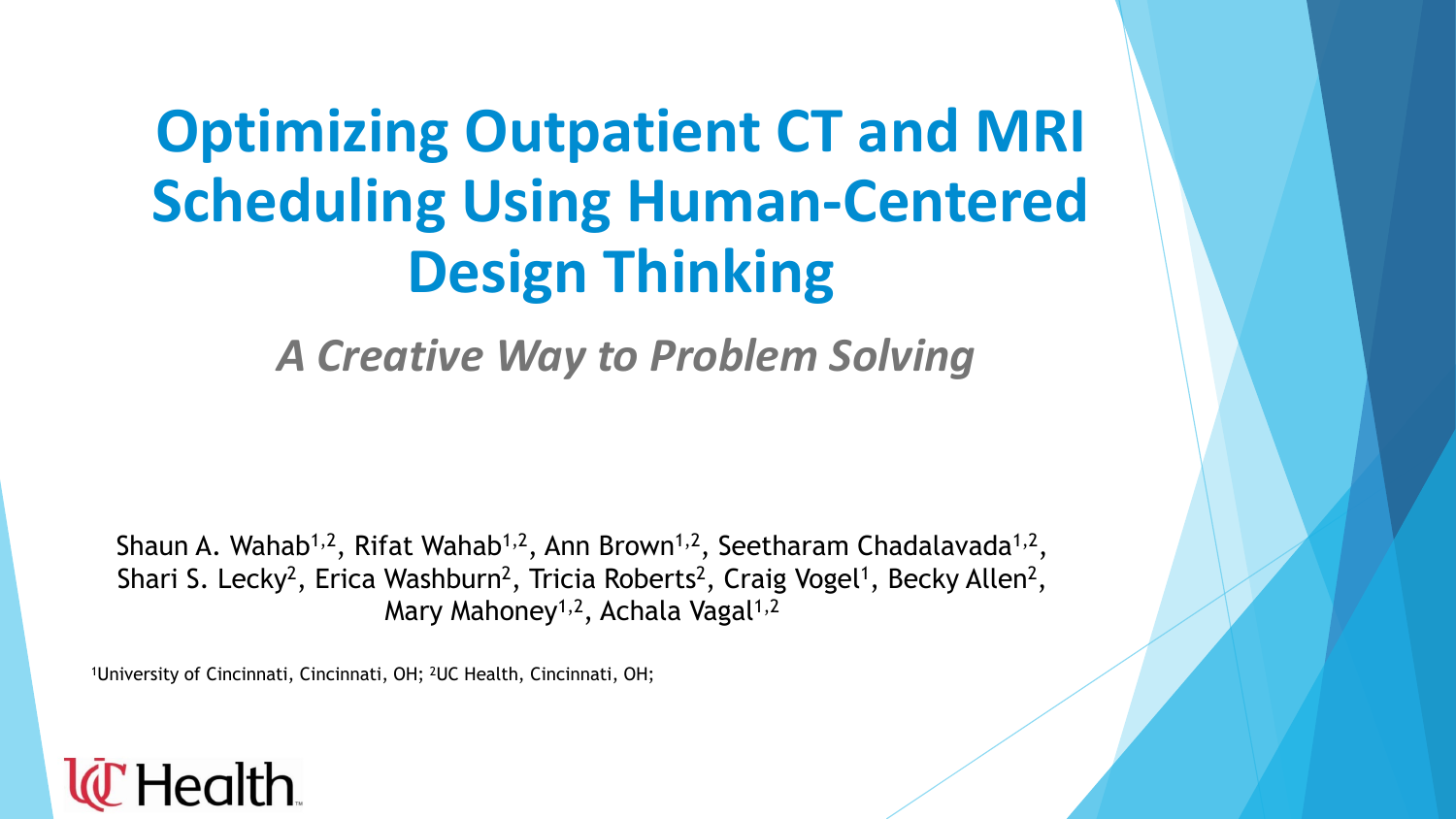#### **Disclosures**

- Shaun A Wahab None
- Rifat Wahab None
- Ann Brown None
- Seetharam Chadalavada None
- Shari S. Lecky None
- Erica Washburn None
- Tricia Roberts None
- **Craig Vogel ACR Innovation Fund Grant**
- Mary Mahoney –ACR Innovation Fund Grant, Researcher, General Electric Company
- Achala Vagal ACR Innovation Fund Grant, Research Grant, Cerovenus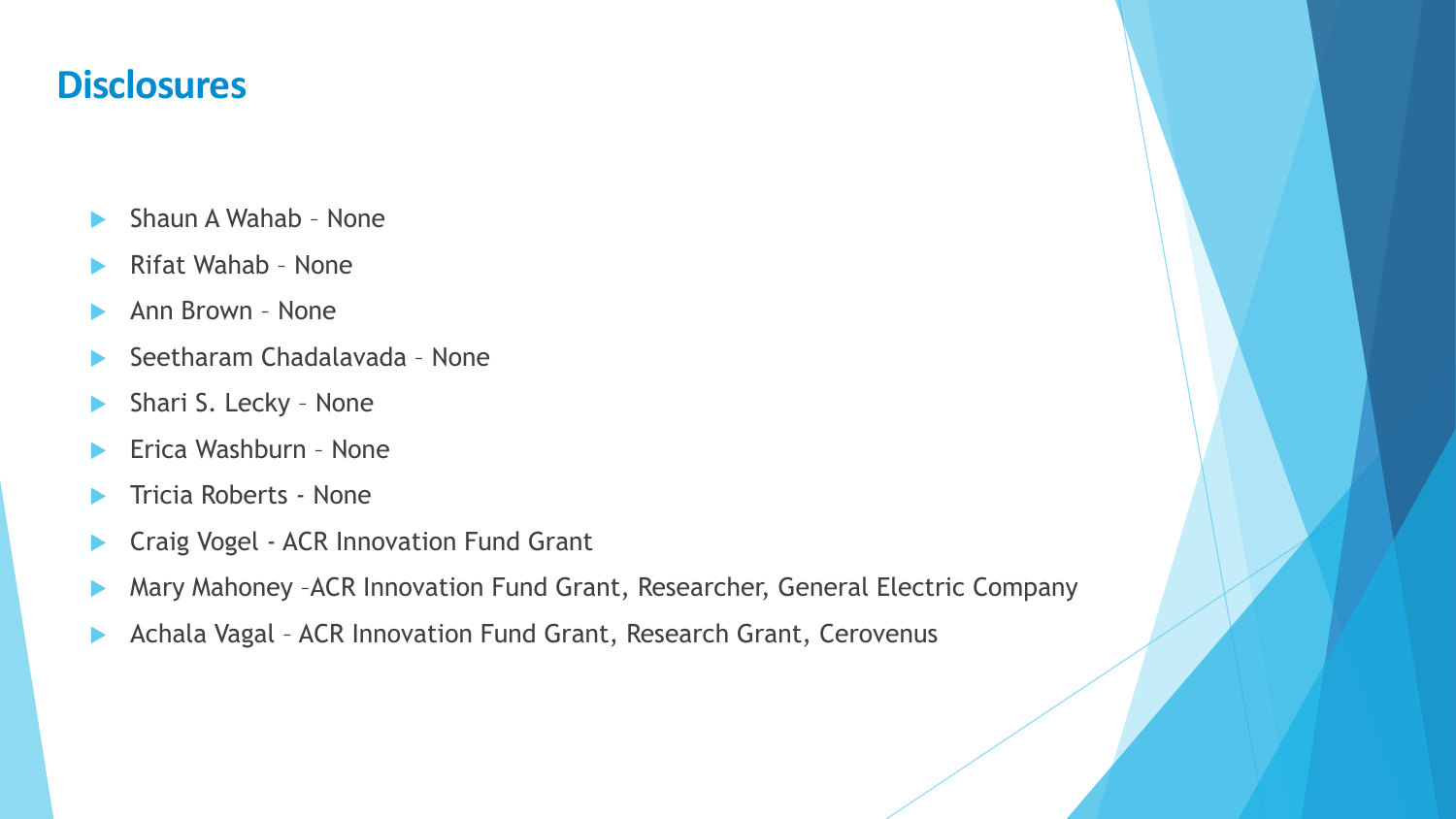#### **Purpose**

- **Design thinking is a creative problem-solving technique borrowed from the business world. Our objective was:** 
	- **(1) To understand and map our outpatient CT and MRI central scheduling pathway using human-centered design thinking**
	- **(2) To create a feasible functional prototype of a potential solution for central scheduling using the design thinking methodology**

# **Collaboration**

- **The University of Cincinnati (UC) Department of Radiology partnered with UC Health, Live Well Collaborative (LWC), and UC College of Design, Architecture, Art, and Planning (DAAP)**
- **Our team included all relevant stakeholders: design students, design faculty advisor, patient experience officer, members of the patient and family advisory council (PFAC), scheduling manager, radiology managers, schedulers, technologists, and radiologists**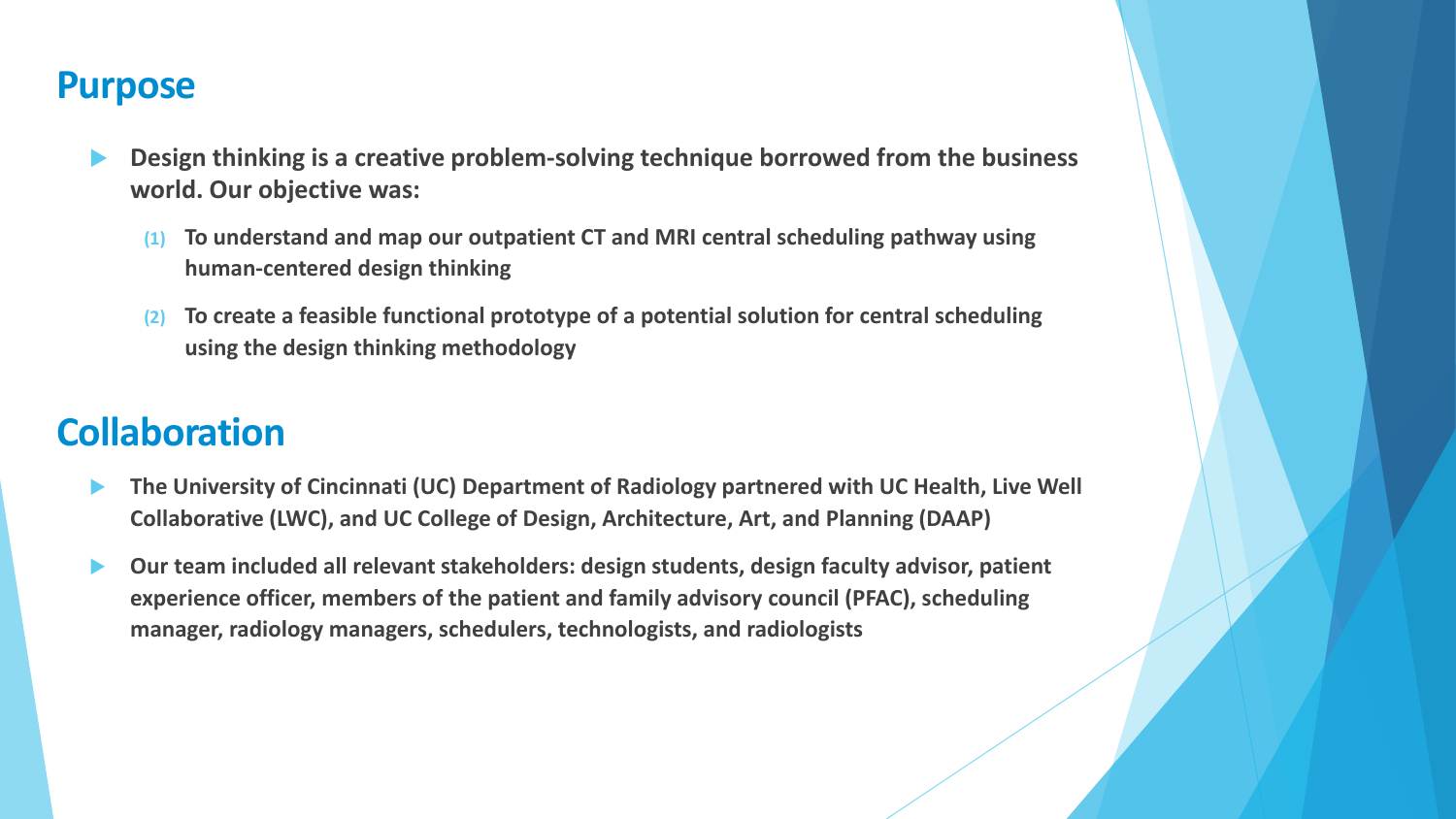# **What is Human Centered Design?**

**We askwhat can we do to change things? That question leads usto design which isthe act of changing existing situations into preferred ones.**

**- Herb Simon**



1. Produces balanced qualitative data



3. Lowers stakeholder uncertainty



2. Generates visualized concepts



4. Provides coherent relevance



5. Promotes collaboration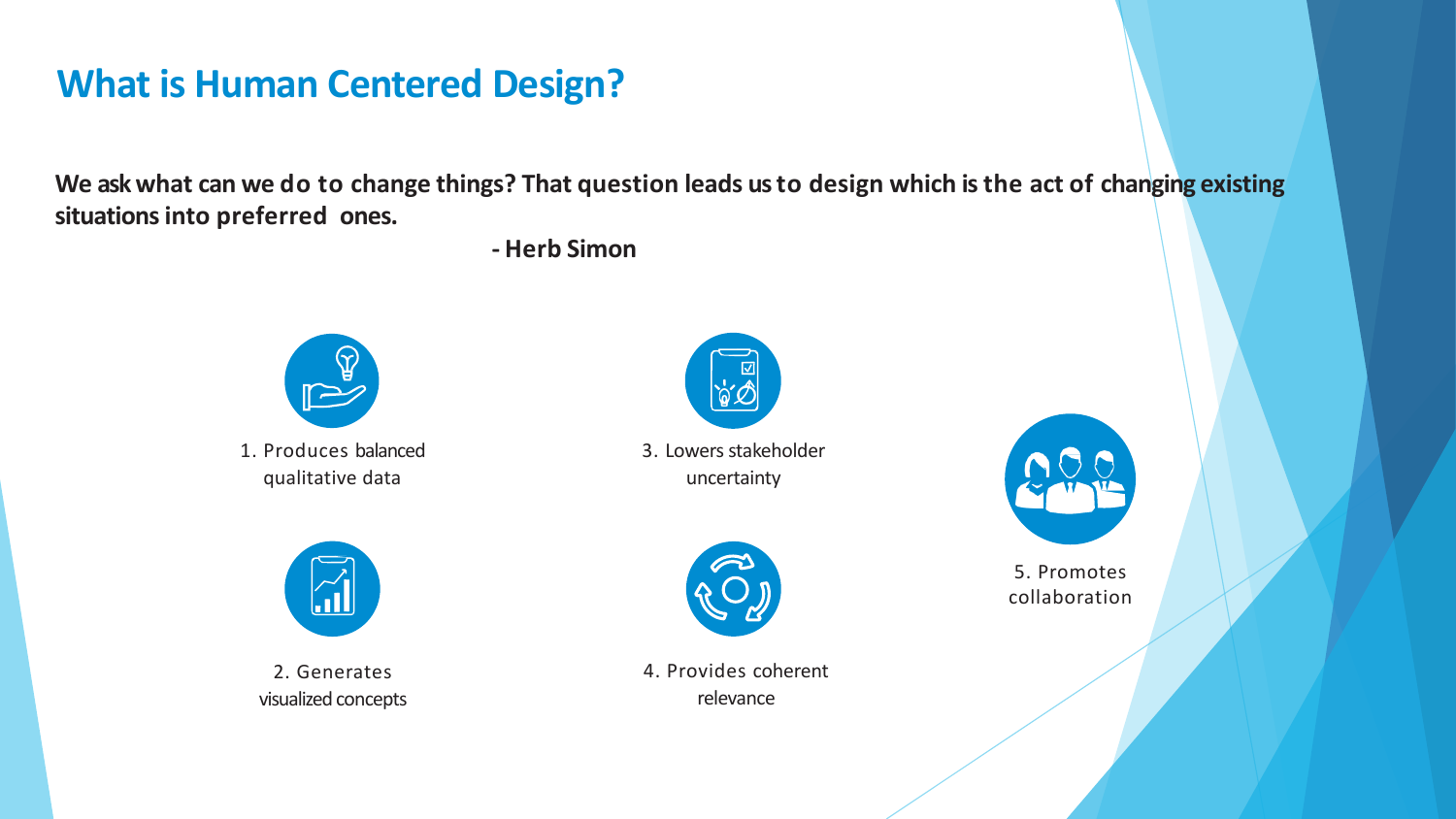# **Methodology: Live Well Design Thinking Process**

**Design Thinking is an innovative problem-solving process with five distinct phases. These steps are nonlinear, rather are iterative.**

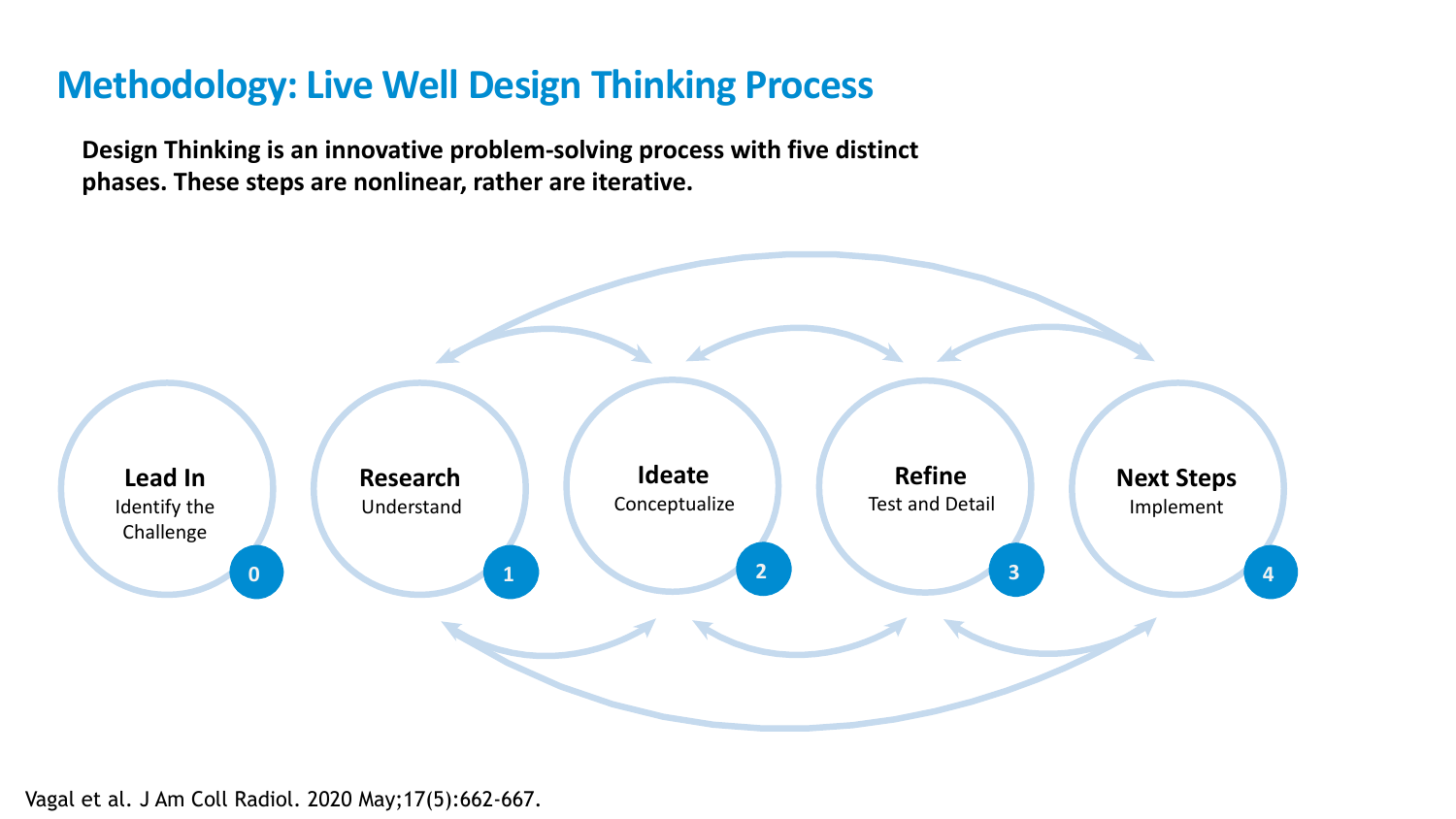#### **Research Phase**

- Interviews
	- Face to face interviews were conducted with schedulers, technologists, managers, registrars, radiologists, referring physicians, and members of the patient and family advisory council
- Scheduling Journey Map
	- **EXEC** Centralized scheduling journey map was developed with schedulers and patients to gain a better understanding of the scheduling process and pain points
- Site Observation
	- $\triangleright$  Schedulers were observed in their working environment
- Benchmarking
	- Benchmarked scheduling solutions from other institutes and companies
- Existing Data: Scheduling Error Emails
	- Analyzed emails between the radiology department and centralized scheduling regarding scheduling errors
- Main Problem Categories Identified
	- Knowledge Gap in Schedulers
		- $\triangleright$  No standardized scheduling educational resource
	- Inefficient Communication of Updated Information from One Scheduler to Another
		- $\blacktriangleright$  Predominantly relying on post-it notes
	- Ambiguous Information
	- Unbalanced Reinforcement from Admin to Schedulers
	- Fragmented New Hire Support
		- Negligible imaging specific training for new schedulers

**Example of a** 

**scheduler's office** 

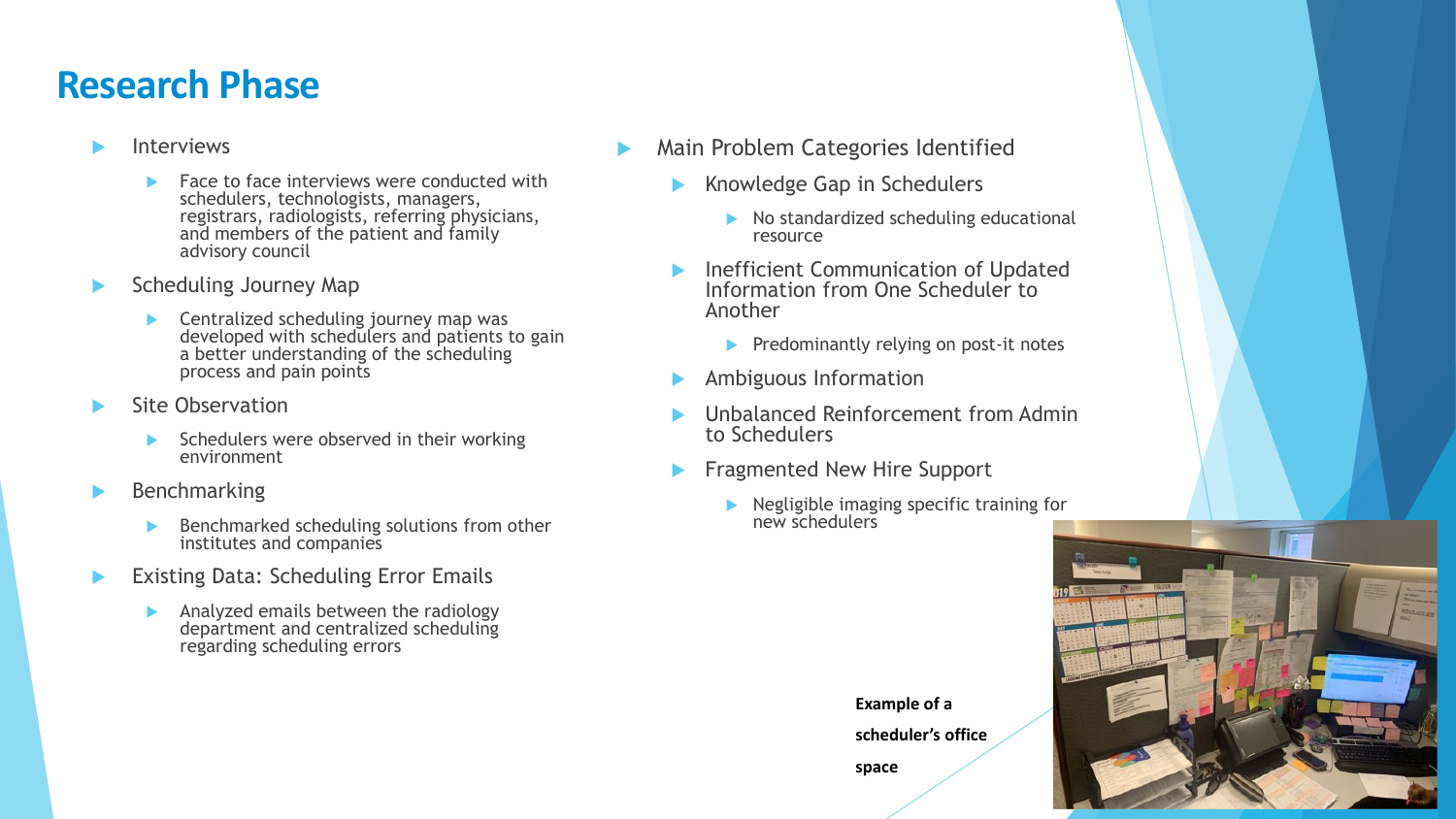# **Ideation Phase**

- The ideation phase is characterized by co-creation sessions to review the insights from the research phase and generate alternative solutions for early testing
- Goals
	- $\blacktriangleright$  To translate research insights into potential solutions
	- To build the initial framework incorporating existing tools
	- Begin gathering contents for the prototype





**Example of Feasibility Matrix from a co-creation session**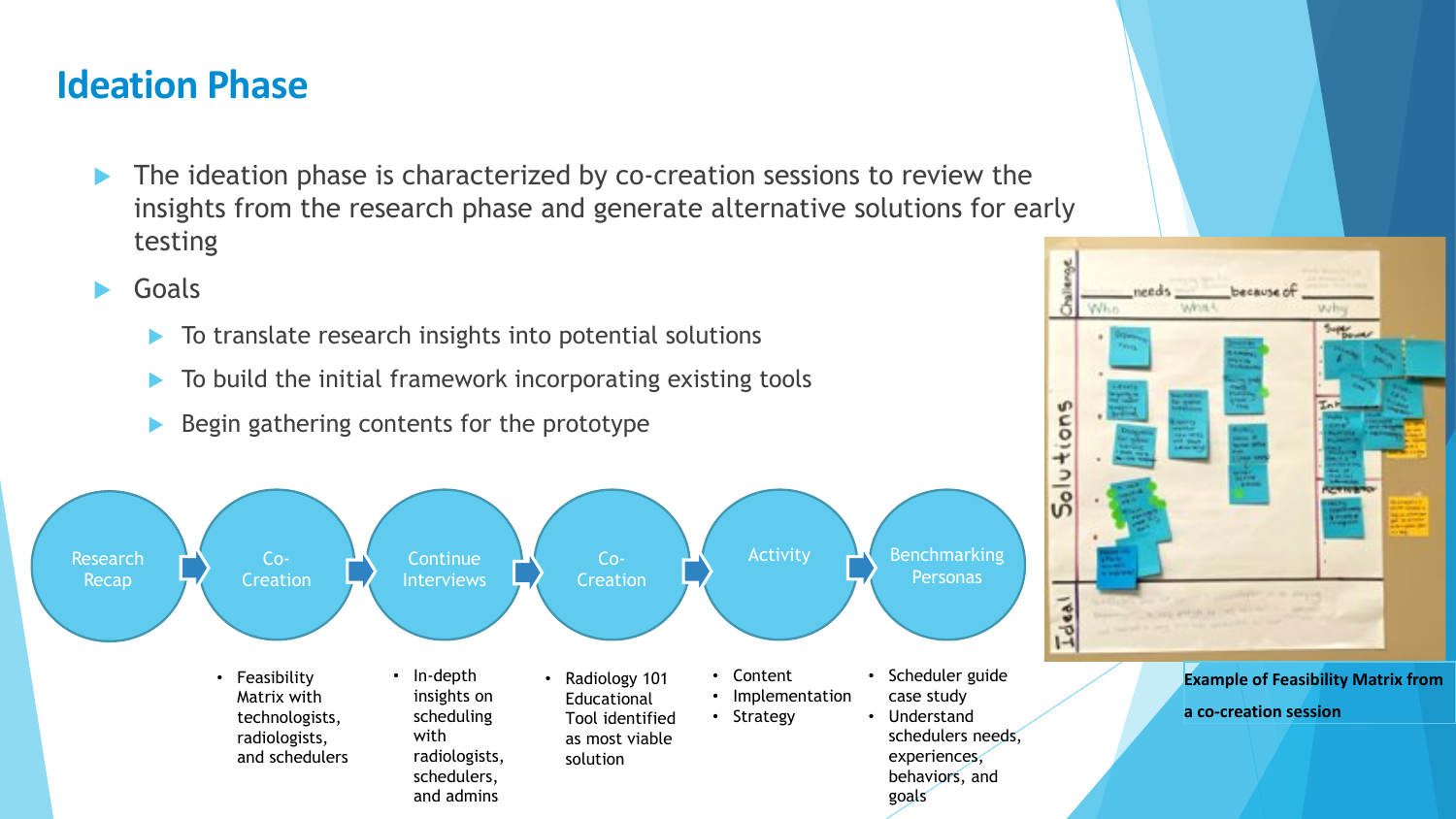### **Refinement Phase**

- Using insights gained in the ideation phase, a functional prototype is created for evaluation and testing.
- Goals
	- ▶ To create an effective implementation plan
	- To validate and refine the final concepts with all stakeholders



**Information redesign**

|                                                         |                                                |                                                                                                            |                              |         | Any other rooms in the provider pool can be D                                                                             |                          | DEXA (BONE DENSITY) SCAN                                                                    |                             |                                     |                     |                               |  |
|---------------------------------------------------------|------------------------------------------------|------------------------------------------------------------------------------------------------------------|------------------------------|---------|---------------------------------------------------------------------------------------------------------------------------|--------------------------|---------------------------------------------------------------------------------------------|-----------------------------|-------------------------------------|---------------------|-------------------------------|--|
| removed before<br>auto-searching or manually searching. |                                                |                                                                                                            |                              |         |                                                                                                                           |                          | <b>UCMC</b>                                                                                 |                             | <b>GH</b>                           | MAMMO DEKA INOU     |                               |  |
|                                                         |                                                |                                                                                                            |                              |         |                                                                                                                           |                          |                                                                                             |                             |                                     | <b>NATIONA IGES</b> |                               |  |
| MRI (MAGNETIC RESONANCE IMAGING)                        |                                                |                                                                                                            |                              |         |                                                                                                                           |                          | MDTOWN                                                                                      |                             | MO                                  |                     | DEMA (GID)                    |  |
| UOLKC                                                   | UKW                                            |                                                                                                            | NAME 1                       |         | 1.5 Claustra Franchy                                                                                                      |                          | WCS.                                                                                        |                             | <b>WCTH</b>                         |                     | <b>ISPAIL INCK1</b>           |  |
|                                                         | tH<br>MAIN                                     | tutti 1                                                                                                    | 13                           |         |                                                                                                                           | ECHO ZD (ECHOCARDIOGRAM) |                                                                                             |                             |                                     |                     |                               |  |
|                                                         |                                                | MR12                                                                                                       |                              |         | 1.5 Claustra Friendly                                                                                                     |                          | CENTRALIZED SCHEDIUNG CAN BOOK ECHO 2D AT ALL                                               |                             |                                     |                     |                               |  |
|                                                         |                                                | MRI 3                                                                                                      | 3T                           |         | Claustra Franchy                                                                                                          |                          | THESE LOCATIONS                                                                             |                             |                                     |                     |                               |  |
|                                                         | UH OF                                          | MR                                                                                                         | <b>x</b>                     |         |                                                                                                                           |                          | <b>UCMC</b>                                                                                 |                             | UH                                  | 1003                |                               |  |
|                                                         |                                                | <b>LIGH</b>                                                                                                | 15                           |         |                                                                                                                           |                          |                                                                                             |                             |                                     |                     | DOMO 4                        |  |
| <b>WO-</b>                                              | <b>UH CAE</b>                                  |                                                                                                            | <b>MRS 1</b><br>3T<br>sais s |         | Claustro Franchy<br>15 Claustra Friandly                                                                                  |                          | <b><i>RECEIVER</i></b>                                                                      |                             | PA                                  |                     | ECHOCOMING SOON, DATE<br>TROS |  |
|                                                         | <b>WCH</b>                                     |                                                                                                            |                              |         |                                                                                                                           |                          | MAIL                                                                                        |                             | NAAA                                |                     | <b>FCHO1</b>                  |  |
| <b>WCN</b>                                              | Nurth                                          | MR1 1<br>MRI 2                                                                                             |                              |         | 15 Claustro Franchy<br>15 Clauses Friends                                                                                 |                          |                                                                                             |                             | MAR                                 |                     | DOMO 2                        |  |
|                                                         |                                                |                                                                                                            |                              |         |                                                                                                                           |                          | <b>HOWAGETH</b>                                                                             | <b>HOW</b>                  |                                     |                     | ECHO <sub>1</sub>             |  |
|                                                         |                                                |                                                                                                            |                              |         |                                                                                                                           |                          | WCH                                                                                         |                             | <b>WCH</b>                          |                     | ECHO 1                        |  |
|                                                         | <b>CT (COMPUTER TOMOGRAPHY)</b>                |                                                                                                            |                              |         |                                                                                                                           |                          | ecs.                                                                                        |                             | <b>WCS</b>                          |                     | ECHO 1                        |  |
| UCMC                                                    | 1,84                                           |                                                                                                            | CT <sub>1</sub>              |         |                                                                                                                           |                          | <b>MOTOWN</b>                                                                               |                             | MOTOBN                              |                     | ECHO                          |  |
|                                                         |                                                |                                                                                                            | CT2                          |         |                                                                                                                           |                          | <b>FLORENCE</b>                                                                             |                             | FLO                                 |                     | <b>DEXA</b>                   |  |
| <b><i>ECONAY</i></b>                                    | <b>VA</b>                                      |                                                                                                            | CT <sub>1</sub>              |         |                                                                                                                           |                          | TDC                                                                                         |                             | TDC:                                |                     | USTRA SOUND 1                 |  |
| MAR                                                     |                                                | MAR<br>CT I                                                                                                |                              |         |                                                                                                                           |                          |                                                                                             |                             |                                     |                     |                               |  |
| TOC                                                     | TDC                                            | CT RM 1                                                                                                    |                              |         |                                                                                                                           |                          | ECHO STRESS (ECHOCARDIOGRAM)                                                                |                             |                                     |                     |                               |  |
| <b>WICH</b>                                             | WCH                                            |                                                                                                            | CT1                          |         |                                                                                                                           |                          | CENTRALIZED SCHEDUNG ONLY SCHEDULES STRESS ECHO<br>AT THE HOPSPITAL LOCALTICHE-UCMC AND WOH |                             |                                     |                     |                               |  |
|                                                         |                                                |                                                                                                            | CTZ                          |         |                                                                                                                           |                          | <b>UCMC</b><br>tas                                                                          |                             |                                     | ECHO 4              |                               |  |
| <b>WON</b>                                              | NORTH                                          |                                                                                                            | CT <sub>1</sub>              |         |                                                                                                                           |                          | WCH<br><b>WCH</b>                                                                           |                             | ECHO <sub>1</sub>                   |                     |                               |  |
| MOTOWN.                                                 | MD                                             |                                                                                                            | CT <sub>1</sub>              |         | Coming soon, clinical go-live                                                                                             |                          |                                                                                             |                             |                                     |                     |                               |  |
|                                                         |                                                |                                                                                                            |                              | 9/16/79 |                                                                                                                           |                          |                                                                                             |                             |                                     |                     |                               |  |
|                                                         |                                                |                                                                                                            |                              |         |                                                                                                                           |                          |                                                                                             |                             | <b>ELECTROSNCEPHALOGRAM</b><br>EEG. |                     |                               |  |
| <b>DIRECTMES ACTION AND IMAGING</b>                     |                                                |                                                                                                            |                              |         |                                                                                                                           |                          | <b>UCMC</b><br>LICIDES                                                                      | Like<br>LICH                |                                     |                     |                               |  |
| <b>SITME</b><br>EXCEPT MRI PWD-CALL                     |                                                |                                                                                                            |                              |         |                                                                                                                           | WCH<br>EEG               |                                                                                             |                             | EEG/EMG CAR<br><b>ROOM WOH</b>      |                     |                               |  |
|                                                         | CALL MARSTHESIA<br>٠<br>SCHEDULE<br>COORDINATE |                                                                                                            |                              |         | TO LINDA RITTNER TO                                                                                                       |                          |                                                                                             | EKG/ECG (ELECTROCARDIOGRAM) |                                     |                     |                               |  |
| <b>WCN</b>                                              |                                                | DATE/TIME W/<br>EXCEPTAMILTHE<br>PROCESS IS RHE<br>DEPT PROCEDURE<br>SAME BUT INSTEAD.<br><b>BOOK APPT</b> |                              |         |                                                                                                                           |                          |                                                                                             |                             |                                     |                     |                               |  |
|                                                         |                                                |                                                                                                            |                              |         |                                                                                                                           |                          | WCH                                                                                         | <b>WCH</b><br>OF EXO        |                                     |                     |                               |  |
|                                                         | ADD ANDSTHESIA<br>٠<br>RESOURCE                |                                                                                                            |                              |         | OF ADDING THE<br>RESOURCE, SIMPOY<br>CHECK ANESTHESIA<br>"YES" IN THE CHIEST<br><b>CNARE &amp; EPIC RALL</b><br>$0.0$ (T) |                          | <b>FLUOROSCOPY (FLUORO)</b>                                                                 |                             |                                     |                     |                               |  |
|                                                         |                                                |                                                                                                            |                              |         |                                                                                                                           |                          | MAIS                                                                                        |                             |                                     | MAR                 | <b>XR 3 (CYSTAIRETH CHEY)</b> |  |
|                                                         |                                                |                                                                                                            |                              |         |                                                                                                                           |                          | <b>UCMC</b>                                                                                 |                             |                                     | SH                  | FUJORO 0228 PU                |  |
|                                                         |                                                |                                                                                                            |                              |         |                                                                                                                           |                          |                                                                                             |                             |                                     |                     | FLUORO 6224-009               |  |
|                                                         |                                                |                                                                                                            |                              |         |                                                                                                                           |                          | <b>TDC</b>                                                                                  |                             |                                     | TDC                 | PLUCHO BM 2                   |  |
|                                                         |                                                |                                                                                                            |                              |         |                                                                                                                           |                          | WCH                                                                                         |                             |                                     | WCH                 | F1                            |  |
|                                                         |                                                |                                                                                                            |                              |         |                                                                                                                           |                          |                                                                                             |                             |                                     |                     | 良士                            |  |

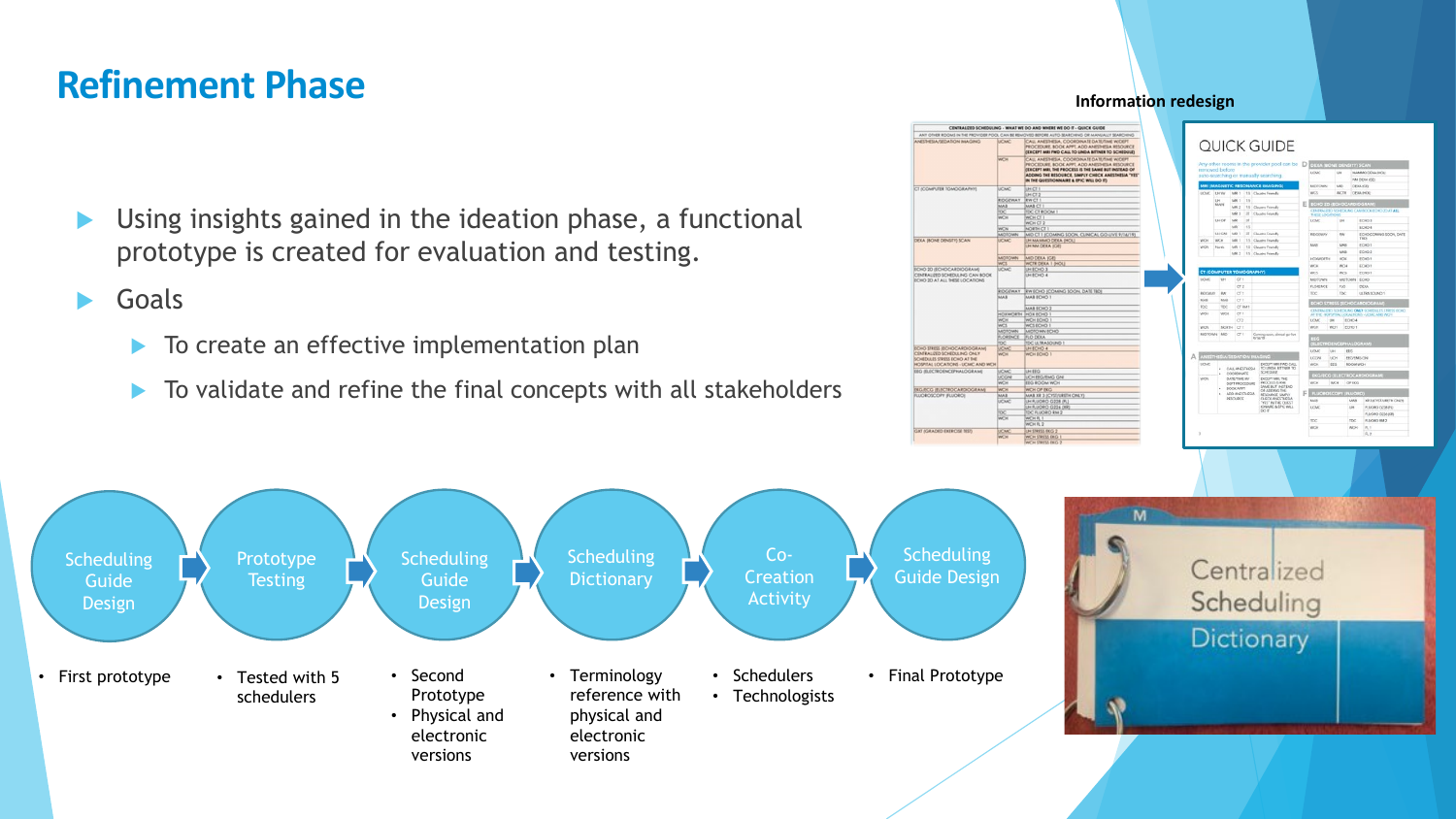## **Results/Prototype**

- A functional prototype educational tool was created with input from all stakeholders
- Radiology 101 Centralized Scheduling Guide
	- Contents
		- Table of Contents
		- Contact Info
		- Quick Reference Guide of CPT codes arranged by body part
		- Site-based location instructions
		- Scanner profiles
		- Patient Q&A
		- Add-on rules
		- Scheduling guidelines
		- Dictionary/Glossary
- **Preliminary feedback from schedulers** has been overwhelmingly positive
- Schedulers are more confident and feel better prepared to guide patients and answer questions



**Previous method of conveying and accumulating scheduling information transformed with design thinking and input from all stakeholders**

**New Radiology 101 Scheduling Guide**